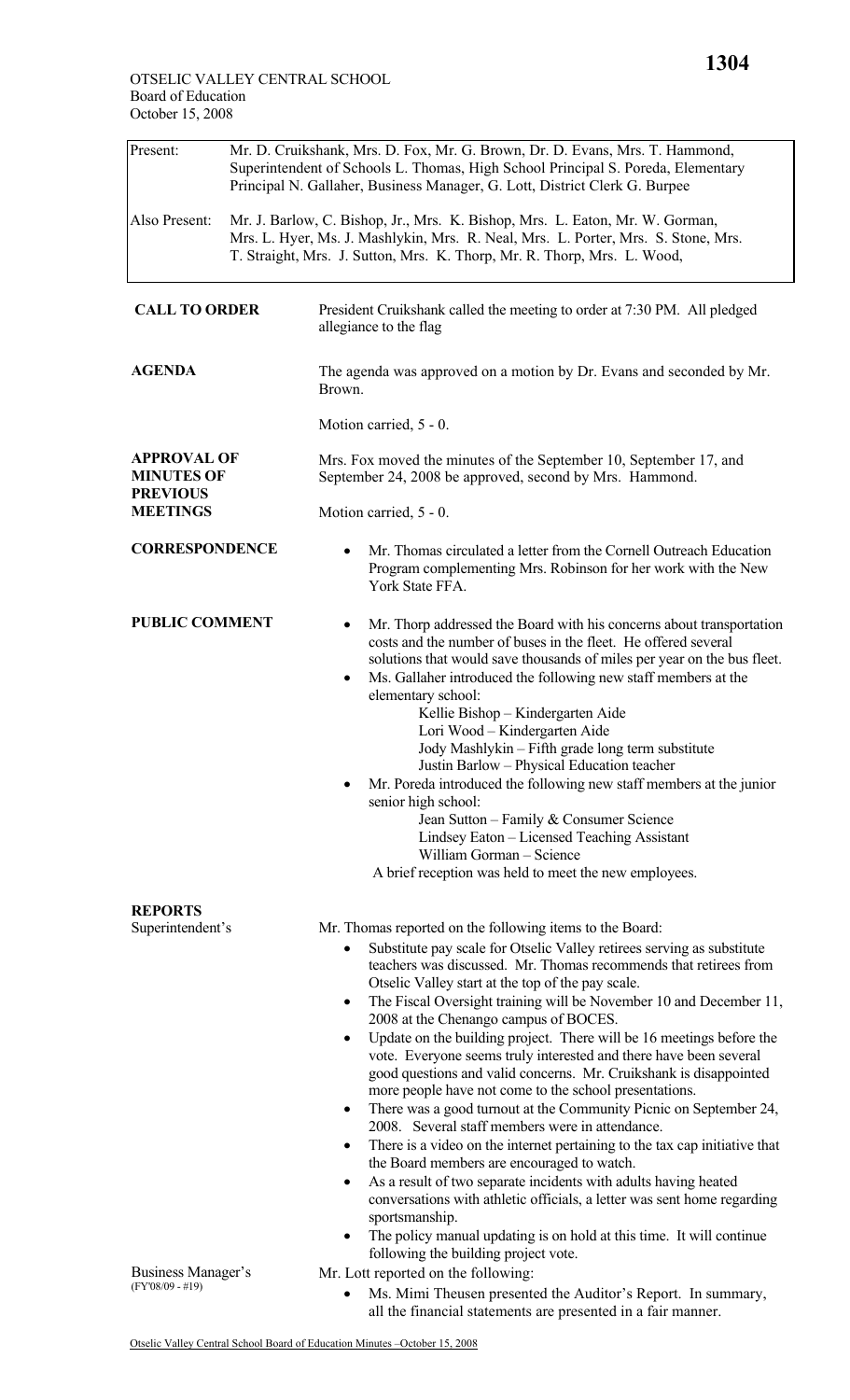|                                                     | Mrs. Fox.                                                                                                                                                                                                                                                                                                                                                                                                                                                                                                                                                                                                      |                                                                                                                                                                                                                                                                                    | Motion by Dr. Evans to accept the Auditor's Report. Second by         |  |
|-----------------------------------------------------|----------------------------------------------------------------------------------------------------------------------------------------------------------------------------------------------------------------------------------------------------------------------------------------------------------------------------------------------------------------------------------------------------------------------------------------------------------------------------------------------------------------------------------------------------------------------------------------------------------------|------------------------------------------------------------------------------------------------------------------------------------------------------------------------------------------------------------------------------------------------------------------------------------|-----------------------------------------------------------------------|--|
|                                                     | Motion carried, 5 - 0.                                                                                                                                                                                                                                                                                                                                                                                                                                                                                                                                                                                         |                                                                                                                                                                                                                                                                                    |                                                                       |  |
| $(FY'08/09 - #23)$                                  | $\bullet$                                                                                                                                                                                                                                                                                                                                                                                                                                                                                                                                                                                                      | Mrs. Neal gave her quarterly internal auditor's report.                                                                                                                                                                                                                            |                                                                       |  |
| Elementary Principal's                              | ٠                                                                                                                                                                                                                                                                                                                                                                                                                                                                                                                                                                                                              | Ms. Gallaher reported on the following to the Board:<br>Open House was well attended. There are 197<br>students in the elementary building with the first and<br>third grades being the largest classes with 32 each and<br>the Kindergarten class being the next largest with 31. |                                                                       |  |
| High School Principal's                             | Mr. Poreda reported on the following the Board:<br>Spring schedules are 95% completed. Mr. Cruikshank would like<br>to see parents involved in the scheduling process.<br>Academic Study Halls began on October 14 <sup>th</sup> . There has a good<br>$\bullet$<br>response so far.<br>The Student Council will be attending a leadership conference in<br>$\bullet$<br>Cortland.<br>The dual credit course in Math has been approved through<br>$\bullet$<br>Morrisville State College.<br>Mr. Thomas attended the Bon Fire. It was well attended but cold.<br>Mr. Cruikshank would like to see it expanded. |                                                                                                                                                                                                                                                                                    |                                                                       |  |
| Board Member's                                      | The following topics were discussed:                                                                                                                                                                                                                                                                                                                                                                                                                                                                                                                                                                           |                                                                                                                                                                                                                                                                                    |                                                                       |  |
|                                                     | $\bullet$                                                                                                                                                                                                                                                                                                                                                                                                                                                                                                                                                                                                      |                                                                                                                                                                                                                                                                                    | Mr. Brown asked for the latest bus mileage and fuel consumption       |  |
| $(FY'08/09 - #20)$                                  | report. Mr. Thomas distributed it.<br>Mr. Brown would like the Board to send Christmas cards to the<br>$\bullet$<br>staff again this year.<br>Mr. Thomas distributed a thank you letter that was sent to Senator<br>$\bullet$<br>Seward detailing how the \$20,000.00 will be spent.<br>Mr. Thomas distributed the BOCES cooperative Purchasing pricing<br>$\bullet$                                                                                                                                                                                                                                           |                                                                                                                                                                                                                                                                                    |                                                                       |  |
| $(FY'08/09 - #21)$                                  |                                                                                                                                                                                                                                                                                                                                                                                                                                                                                                                                                                                                                |                                                                                                                                                                                                                                                                                    |                                                                       |  |
| $(FY'08/09 - #22)$                                  | guidelines.                                                                                                                                                                                                                                                                                                                                                                                                                                                                                                                                                                                                    |                                                                                                                                                                                                                                                                                    |                                                                       |  |
| <b>Financial Reports</b><br>$(FY'08/09 - #24)$      | Motion by Mrs. Fox to accept the financial reports as presented. Second by<br>Mr. Brown.                                                                                                                                                                                                                                                                                                                                                                                                                                                                                                                       |                                                                                                                                                                                                                                                                                    |                                                                       |  |
|                                                     | Motion carried, $5 - 0$ .                                                                                                                                                                                                                                                                                                                                                                                                                                                                                                                                                                                      |                                                                                                                                                                                                                                                                                    |                                                                       |  |
| <b>OLD BUSINESS</b>                                 | None at this time.                                                                                                                                                                                                                                                                                                                                                                                                                                                                                                                                                                                             |                                                                                                                                                                                                                                                                                    |                                                                       |  |
| <b>NEW BUSINESS</b><br>Personnel<br>Recommendations |                                                                                                                                                                                                                                                                                                                                                                                                                                                                                                                                                                                                                | Schools, to approve the following personnel recommendations:                                                                                                                                                                                                                       | Motion by Dr. Evans, upon the recommendation of the Superintendent of |  |
|                                                     | Cristel Moon                                                                                                                                                                                                                                                                                                                                                                                                                                                                                                                                                                                                   | Conditional<br>appointment<br>pending<br>clearance from<br>the State<br>Education<br>Department as a<br>substitute bus<br>driver                                                                                                                                                   | Effective<br>September 26,<br>2008                                    |  |
|                                                     | Diana Mason                                                                                                                                                                                                                                                                                                                                                                                                                                                                                                                                                                                                    | Three year<br>probationary<br>conditional<br>appointment<br>pending<br>clearance from<br>the State<br>Education<br>Department as a<br>licensed teaching<br>assistant at a                                                                                                          | Effective<br>September 2,<br>2008 through<br>September 1,<br>2011.    |  |

salary of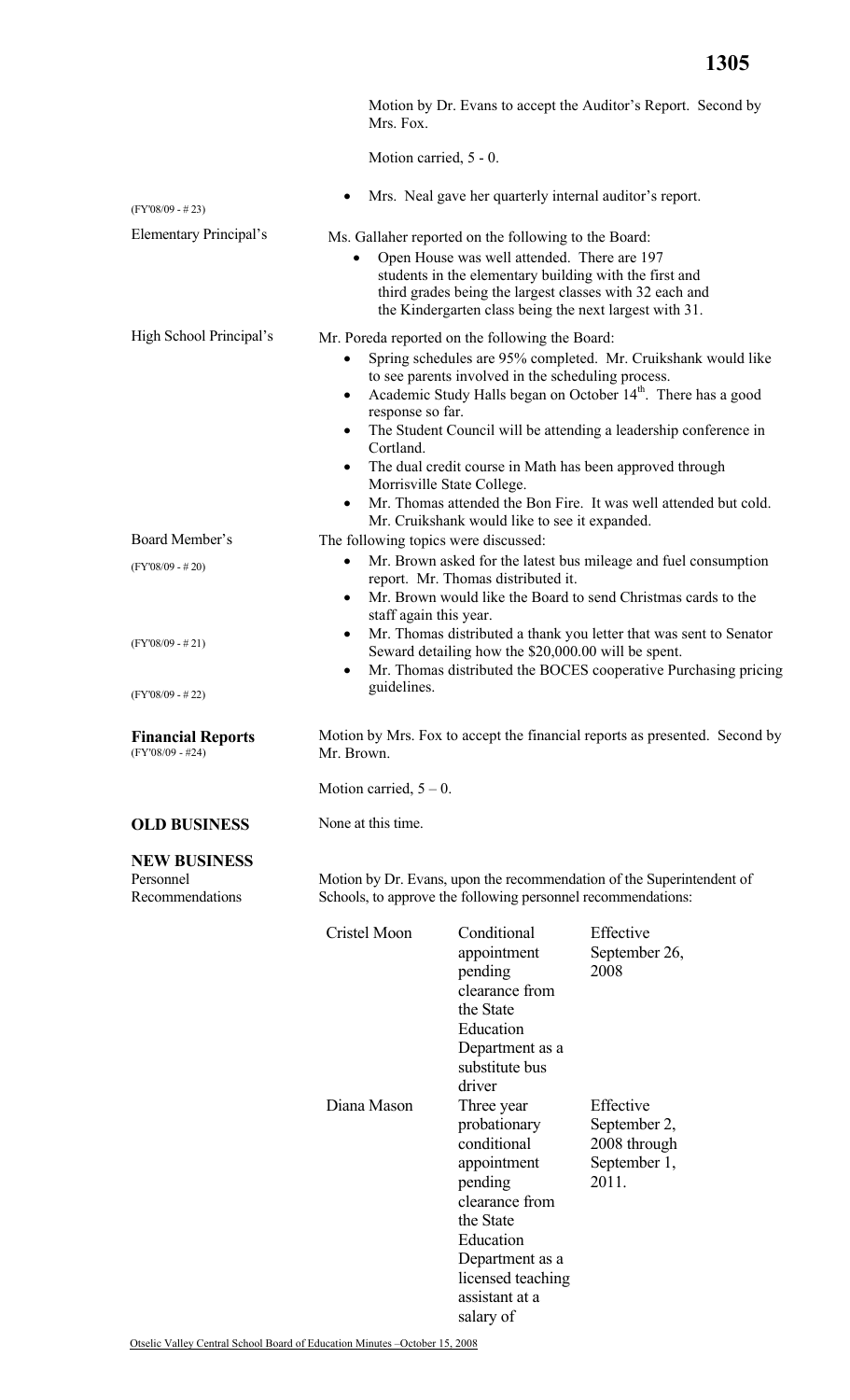**1306**

|                                            |                                                                                                                                                                                                                                                                                                                     | $$18,976.00$ (Step<br>8)                                                                                                           |                                                               |  |  |
|--------------------------------------------|---------------------------------------------------------------------------------------------------------------------------------------------------------------------------------------------------------------------------------------------------------------------------------------------------------------------|------------------------------------------------------------------------------------------------------------------------------------|---------------------------------------------------------------|--|--|
|                                            | Mary Helen<br>Blake                                                                                                                                                                                                                                                                                                 | Appointment as a<br>student council<br>co-advisor for the<br>2008-2009 school                                                      | At a stipend of<br>\$218.00 plus<br>experience of<br>\$141.70 |  |  |
|                                            | Odessa<br>McKissick                                                                                                                                                                                                                                                                                                 | year<br>Conditional<br>appointment<br>pending<br>clearance from<br>the State<br>Education<br>Department as a<br>substitute teacher |                                                               |  |  |
|                                            | George Lott                                                                                                                                                                                                                                                                                                         | Permanent<br>appointment as a<br>school business<br>manager                                                                        | <b>Effective October</b><br>9,2008                            |  |  |
|                                            | Jill Sawyer                                                                                                                                                                                                                                                                                                         | Conditional<br>appointment<br>pending<br>clearance from<br>the State<br>Education<br>Department as a<br>substitute school<br>aide  |                                                               |  |  |
|                                            | Kevin Springer                                                                                                                                                                                                                                                                                                      | Resignation as<br>girls varsity<br>basketball coach                                                                                |                                                               |  |  |
|                                            | Second by Mr. Brown.                                                                                                                                                                                                                                                                                                |                                                                                                                                    |                                                               |  |  |
|                                            | Motion carried, $5 - 0$ .                                                                                                                                                                                                                                                                                           |                                                                                                                                    |                                                               |  |  |
| Non Resident<br><b>Attendance Requests</b> | Motion by Mr. Brown, upon the recommendation of the<br>Superintendent of Schools, to approve non resident attendance for the<br>following students for the 2008-2009 school year:                                                                                                                                   |                                                                                                                                    |                                                               |  |  |
|                                            | Brian and Sheleen ManWarren by Helen ManWarren<br>Genevieve English and Victoria Smith by Colleen English                                                                                                                                                                                                           |                                                                                                                                    |                                                               |  |  |
|                                            | Second by Mrs. Fox.                                                                                                                                                                                                                                                                                                 |                                                                                                                                    |                                                               |  |  |
|                                            | Motion carried, 5 - 0.                                                                                                                                                                                                                                                                                              |                                                                                                                                    |                                                               |  |  |
| Appointment of<br>Board of Registration    | Motion by Mr. Brown, upon the recommendation of the<br>Superintendent of Schools, to approve the following residents to the<br>Board of Registration to serve the 2008-2009 school year at a stipend<br>of the minimum wage $(\$7.15)$ :<br>Election District #1<br>Phyllis Evans<br>Nancy Hodge<br>Lorraine Kupiec |                                                                                                                                    |                                                               |  |  |
|                                            | Election District #2<br>Mary Comfort<br>Arietta Myers<br><b>Beverly Smith</b>                                                                                                                                                                                                                                       |                                                                                                                                    |                                                               |  |  |
|                                            | Second by Mrs. Fox.                                                                                                                                                                                                                                                                                                 |                                                                                                                                    |                                                               |  |  |
|                                            | Motion carried, 4 - 1. (Mrs. Hammond)                                                                                                                                                                                                                                                                               |                                                                                                                                    |                                                               |  |  |